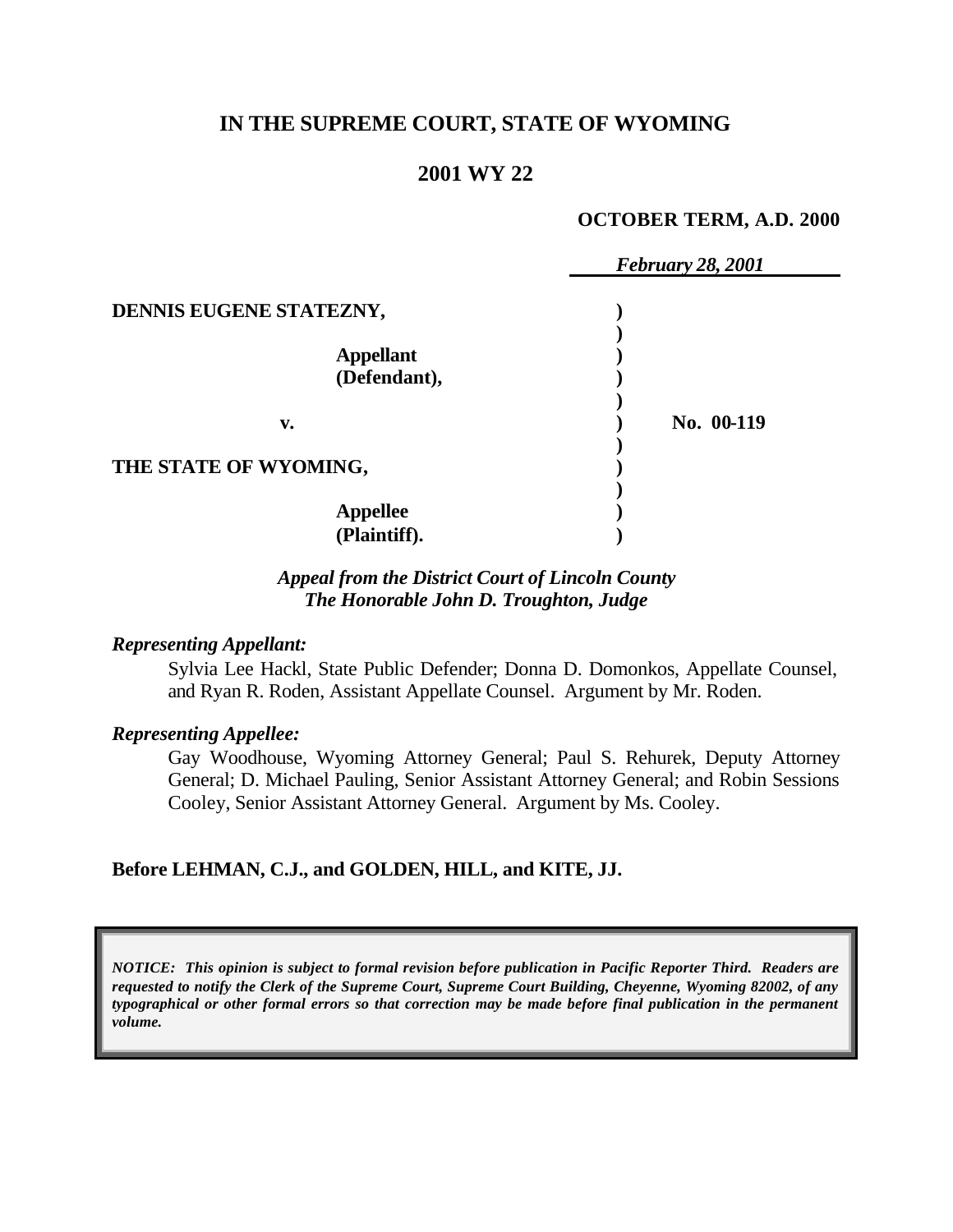### **HILL, Justice.**

[¶1] Appellant, Dennis Eugene Statezny, challenges his conviction for unlawful clandestine laboratory operations. He contends that the statutes governing that crime are unconstitutionally vague both facially and as applied to the facts of this case. Continuing with that argument, he contends that he was denied due process of law because the governing statutes provide no standard of conduct or notice of forbidden conduct, thus allowing for arbitrary and discriminatory enforcement. Statezny also maintains that his conviction is not supported by substantial evidence.

[¶2] We affirm.

## **ISSUES**

[¶3] Statezny advances these issues:

I. Whether W.S. § 35-7-1058 and W.S. § 35-7-1059 are unconstitutionally vague facially and as applied to the facts of this case, denying him due process of law, because they provide no standard of conduct or notice of forbidden conduct and it allows for arbitrary and discriminatory enforcement?

II. Whether Appellant's conviction for possession with intent to engage in unlawful clandestine laboratory operations can stand when insufficient evidence supports it?

Those same issues are essentially echoed in the State's statement of the issue on appeal.

# **FACTS**

[¶4] Before we set out the operative facts of this case, it is useful to provide the wording of the statutes at issue here. Wyo. Stat. Ann. § 35-7-1058 (LEXIS 1999) provides in pertinent part:

(a) As used in this article:

**. . . .**

(ii) "Clandestine laboratory operation" means:

(A) Purchasing or procuring chemicals, supplies, equipment or a laboratory location for the illegal manufacture of controlled substances;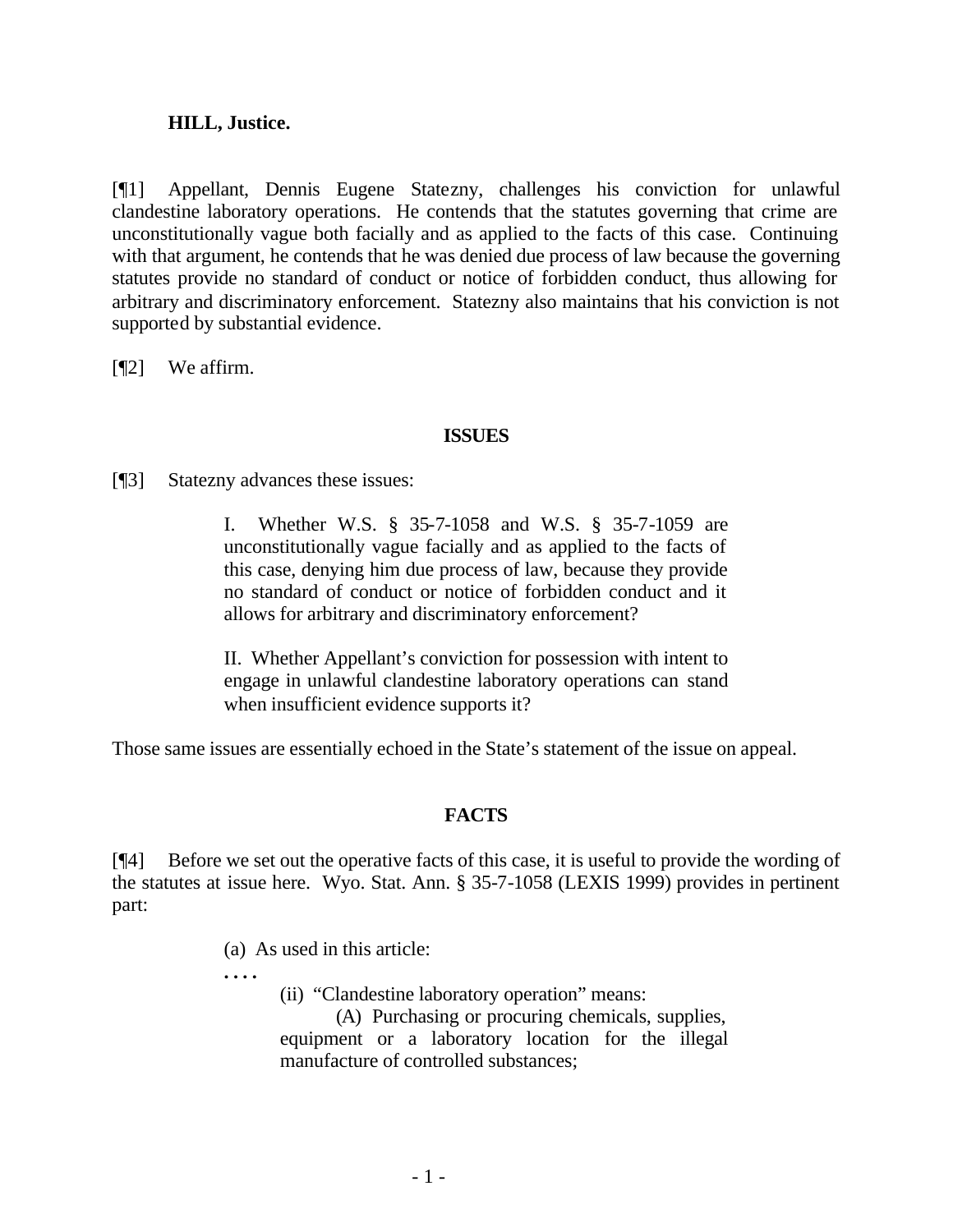(B) Transporting or arranging for the transportation of chemicals, supplies or equipment for the illegal manufacture of controlled substances;

(C) Setting up equipment or supplies in preparation for the illegal manufacture of controlled substances; or

(D) Distributing or disposing of chemicals, equipment, supplies or products used in or produced by the illegal manufacture of controlled substances.

**. . . .** (iv) "Equipment" or "laboratory equipment" means all products, components or materials of any kind when used, intended for use or designed for use in the manufacture, preparation, production, compounding, conversion or processing of a controlled substance in violation of this article. "Equipment" or "laboratory equipment" includes:

(A) Glass reaction vessel;

(B) Separatory funnel;

(C) Glass condenser;

(D) Analytical balance; or

(E) Heating mantle.

**. . . .**

(vi) "List I controlled substance precursor" means, including a chemical reagent, any salt, isomer or salt of an isomer of:

**. . . .**

(H) Ephedrine;

**. . . .**

(vii) "List II controlled substance precursor" means, including a chemical reagent, any salt, isomer or salt of an isomer of:

**. . . .**

**. . . .**

(B) Acetone;

(E) Hydrochloric acid;

#### [¶5] Wyo. Stat. Ann. § 35-7-1059 provides:

 (a) It is unlawful for any person to knowingly or intentionally:

(i) Possess a List I or II controlled substance precursor with the intent to engage in a clandestine laboratory operation;

(ii) Possess laboratory equipment or supplies with the intent to engage in a clandestine laboratory operation;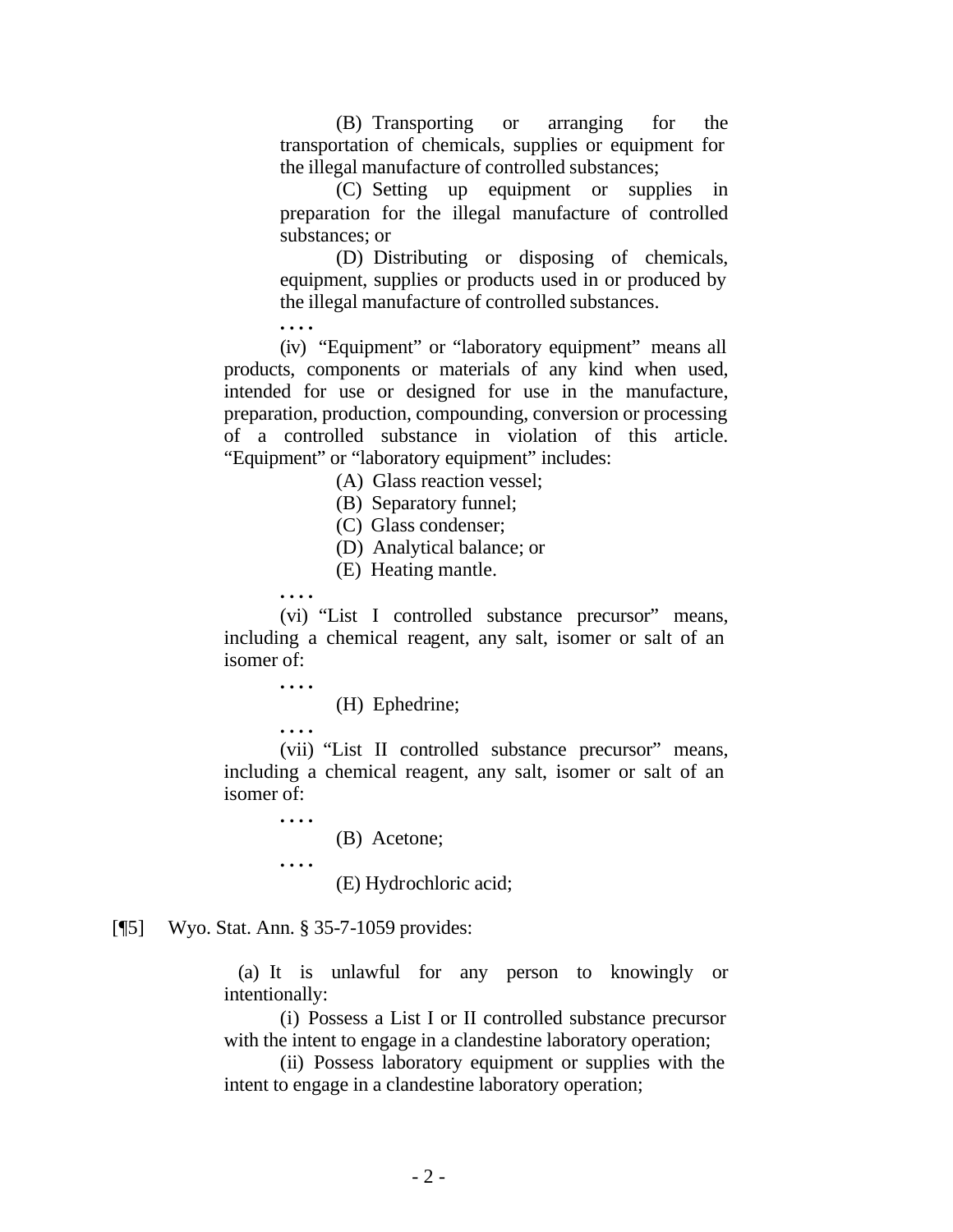(iii) Sell, distribute or otherwise supply a List I or II controlled substance precursor, laboratory equipment or laboratory supplies knowing it will be used for a clandestine laboratory operation;

(iv) Conspire with or aid another to engage in a clandestine laboratory operation.

 (b) A person who violates subsection (a) of this section is guilty of a felony punishable by imprisonment for not more than twenty (20) years, a fine of not more than twenty-five thousand dollars (\$25,000.00), or both.

 (c) A person who violates subsection (a) of this section is guilty of a felony punishable by imprisonment for not more than twenty-five (25) years, a fine of not more than fifty thousand dollars (\$50,000.00), or both if the judge or jury also finds any one (1) of the following conditions occurred in conjunction with that violation:

(i) Illegal possession, transportation or disposal of hazardous or dangerous material or while transporting or causing to be transported materials in furtherance of a clandestine laboratory operation, there was created a substantial risk to human health or safety or a danger to the environment;

(ii) The intended laboratory operation was to take place or did take place within five hundred (500) feet of a residence, business, church or school; or

(iii) Any phase of the clandestine laboratory operation was conducted in the presence of a person less than eighteen (18) years of age.

 (d) A person who violates subsection (a) of this section is guilty of a felony punishable by imprisonment for not more than forty (40) years, a fine of not more than one hundred thousand dollars (\$100,000.00), or both if the judge or jury also finds any one (1) of the following conditions occurred in conjunction with that violation:

(i) Use of a firearm;

(ii) Use of a booby trap.

[¶6] The facts which form the basis for Statezny's conviction follow. We note, before setting them out, that Statezny represented himself in the trial court, and he did not testify or present any evidence in his own behalf. He did cross-examine many of the State's witnesses. On August 21, 1999, a resident of Afton called the Afton Police Department to assist her in inspecting an apartment for which the rent was past due. The tenant had quit the premises, and an unknown male person was apparently living in the apartment. Although the apartment was locked, it was possible to gain access to it through a window (eventually the police advised the apartment's owner to place a large stick in the window to prevent it from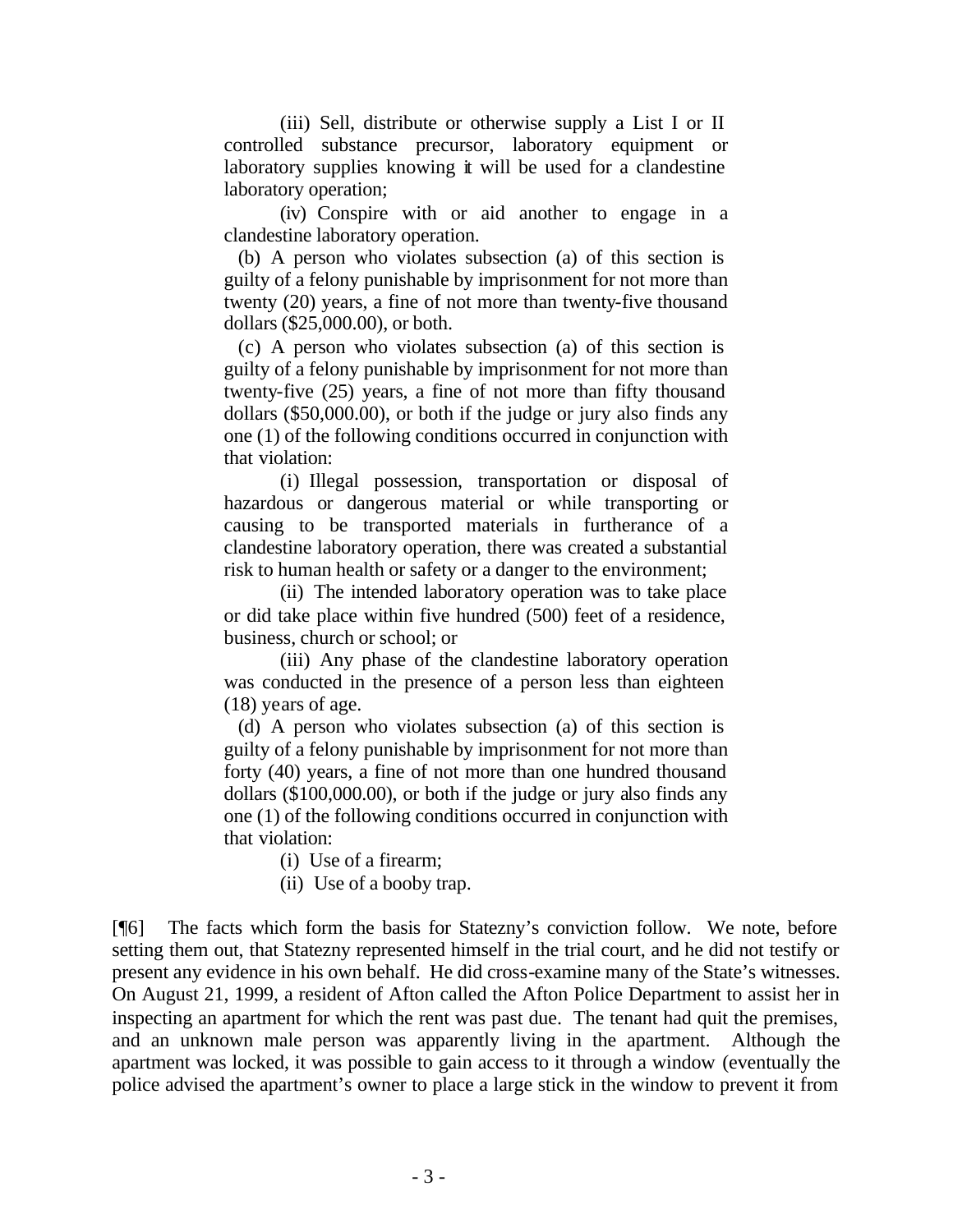being opened from the outside). The apartment was above an Afton business, the Cowboy Bar.

]¶7] While the police officer was there, he noticed a marijuana plant in the living room. As a result of that observation, the police obtained a warrant to search the apartment. The police returned on August 22, 1999, to conduct that search. The marijuana plant was seized.<sup>1</sup> During the course of that search, the police found other incriminating evidence that included drug paraphernalia and other items that appeared to be associated with a clandestine drug operation. As a result of that discovery, the police obtained a second search warrant. During that search, the police found and seized a Coleman gas stove, Statezny's driver's license, a bottle of PH test strips, two used syringes, pay stubs belonging to Statezny, two chemistry books, an Ace Glass ordering catalogue, a physics book, a set of scales, an antler smoking pipe, a brass smoking pipe, empty pill capsules, and neoprene gloves. The police also discovered some tubing that was found to have residue that tested positive for pseudoephedrine, a precursor of methamphetamine, a bottle of 99% isopropyl alcohol, a broken glass beaker, a glass coffee decanter that contained the empty pill capsules, a gallon can of acetone, a gallon can of Coleman fuel, several boxes of Efidac 24, a baggy containing a tan solid substance, and one gallon of hydrochloric acid.

[¶8] Statezny was arrested pursuant to warrant, and one of the items found in his personal effects was a baggy of a white powdery substance that turned out to be methamphetamine.

[¶9] The tenant who rented the apartment above the Cowboy Bar testified that she saw Statezny bring the chemicals and laboratory equipment into the apartment, and that Statezny occupied the west bedroom where much of that material was found. She also testified that prior to the searches, she had vacated the apartment and left Statezny in charge of the whole place. In addition, she related a story of asking Statezny what he was going to do with all the items he was bringing into the apartment, "cook up a batch of crank?" Statezny's reply was that he could not because his glassware was broken. The record also revealed that another acquaintance of Statezny's observed broken glassware, belonging to him, in a storage unit. That acquaintance also observed that Statezny seemed very concerned about where the broken glassware had been disposed of and wanted to know in what dumpster the acquaintance had put it.

[¶10] In addition to this evidence, an expert witness from the Wyoming State Crime Laboratory, whose credentials included training with the Clandestine Laboratory Investigation Association, testified. Her testimony demonstrated that many of the items possessed by Statezny were the resources typically found in clandestine drug operations. As an example, one exhibit entered into evidence by the State tested positive for isopropanol, a solvent that can be used to extract ephedrine from tablets or pills, such as the Efidac seized from the apartment where Statezny set up his lab. Acetone can also be used in that same

l

 $1$  It is apparent from the record that the marijuana plant did not belong to Statezny, but rather to the tenant, who had failed to pay the rent and who had permitted Statezny to use the apartment.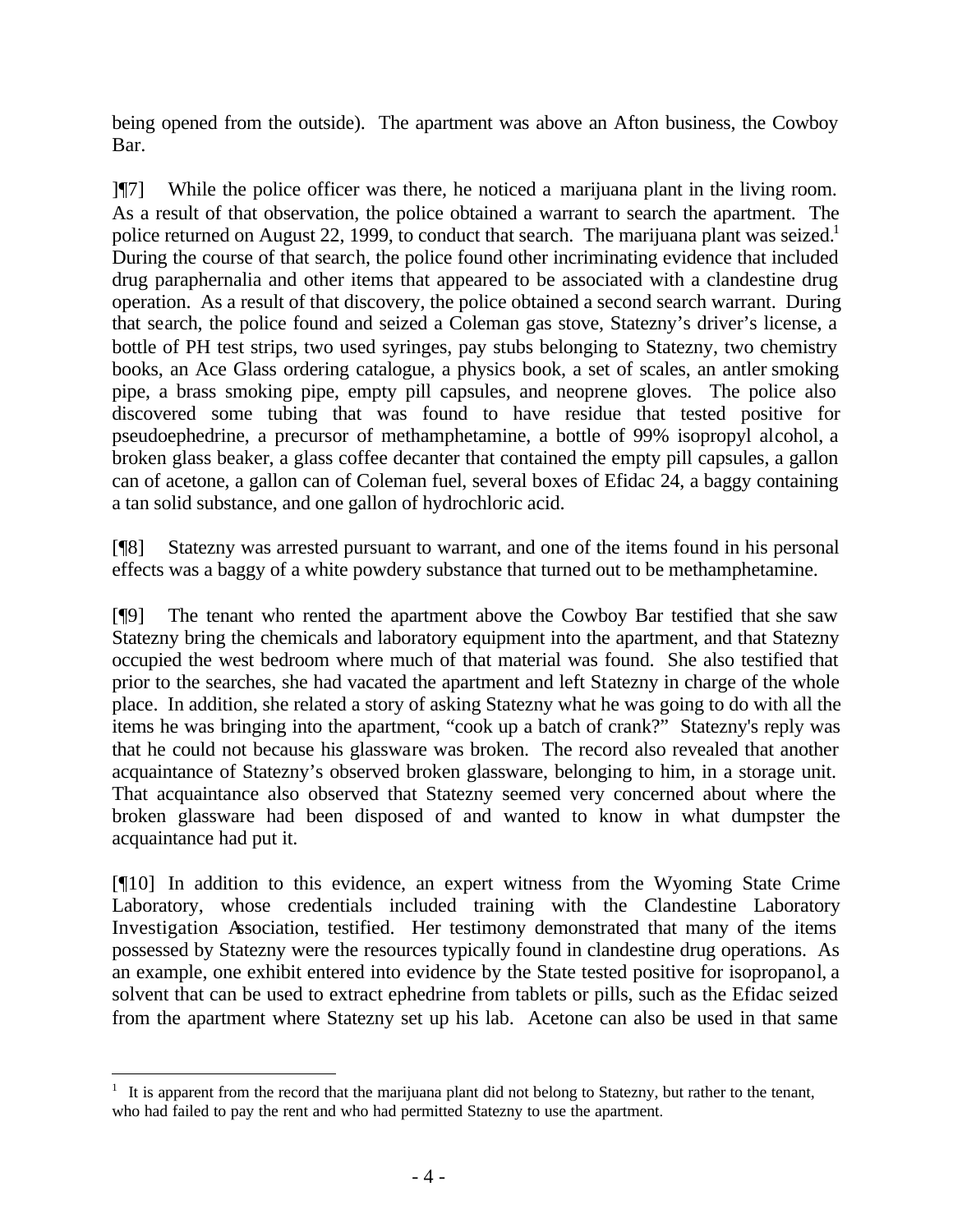process, which then eventuates in the production of methamphetamine. Hydrochloric acid is also a chemical used in the illegal manufacture of methamphetamine.

## **CONSTITUTIONALITY OF CLANDESTINE LABORATORY OPERATIONS STATUTES**

[¶11] The issues raised in this appeal with respect to the constitutionality of the clandestine laboratory operations statutes were not raised before the trial court. As a general rule, in the absence of fundamental or plain error (which Statezny does not argue here), we will not consider the unconstitutionality of a statute if the question is not raised in the trial court. Not even all errors of constitutional dimension justify reversal under the plain-error doctrine, which should only be applied where the error would seriously affect the fairness, integrity, or public reputation of judicial proceedings. *See Hopkinson v. State*, 664 P.2d 43, 50 (Wyo. 1983); and *Britton v. State*, 976 P.2d 669, 671 (Wyo. 1999). In the *Hopkinson* case we deviated from our usual rule because it was a death penalty case, but no such exigency is present here. Where such an argument is not made in the court below, and not articulated on appeal with cogent argument and pertinent authority, we decline to address it. *Davis v. State*, 859 P.2d 89, 94 (Wyo. 1993); also *see Sodergren v. State*, 715 P.2d 170, 174-75 (Wyo. 1986); and *Jahnke v. State*, 692 P.2d 911, 928 (Wyo. 1984).

[¶12] Moreover, challenging a statute as facially unconstitutional based on vagueness requires that the statute reach a substantial amount of constitutionally protected conduct or that it specifies no standard of conduct at all. The ultimate test is whether a person of ordinary intelligence could read the statute and comprehend the conduct prohibited. *Campbell v. State*, 999 P.2d 649, 657 (Wyo. 2000). In addition, every statute is presumed to be constitutional. While penal statutes are to be strictly construed, they need not be given unnecessarily narrow meaning in disregard of the obvious legislative purpose and intent. *Id*.

[¶13] The thrust of Statezny's argument is that he was merely in possession of common household chemicals, as well as other items that are as common in wholly innocent settings as they are in clandestine laboratory operations. We have set out the evidence against him in detail above, and we have set out the statutes in detail. First, Statezny was in possession of more than just innocent household chemicals. He possessed methamphetamine precursors. Secondly, the governing statutes require the State to prove beyond a reasonable doubt that he not only possessed those sorts of things, but that he possessed them with intent to engage in a clandestine laboratory operation. Given the testimony of his co-tenant that Statezny was prepared to cook up a batch of "crank," the fact that ephedrine was found in a piece of tubing seized from the apartment, and that Statezny possessed methamphetamine at the time of his arrest, the jury could readily infer that he possessed the disputed chemicals with the intent to manufacture methamphetamine. Indeed, from our reading of the evidence, Statezny might well have been convicted of the more serious crime described in Wyo. Stat. Ann. § 35-7-  $1059(c)(ii)$ , rather than § 35-7-1059(a). The evidence at trial included testimony which informed the court and jury that because of the danger posed by the volatility of chemicals used in the operation of a clandestine drug laboratory, such materials pose a significant